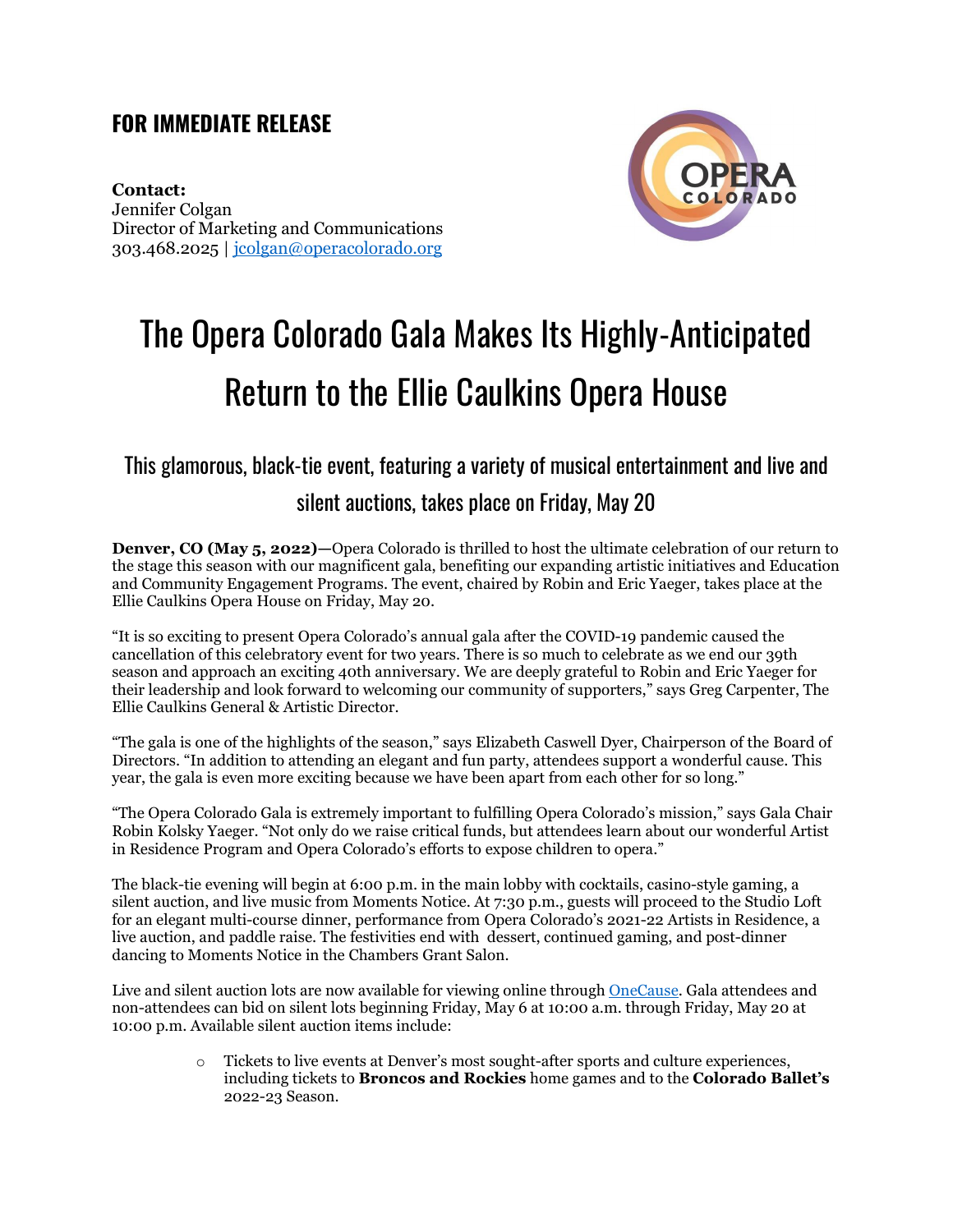- o **A private conducting lesson** with Maestro Ari Pelto, including exclusive access to attend an orchestra reading of *Rigoletto* this fall.
- o **Spotlight Package for two guests** at Denver Film Festival 45, including a membership for two at the Sie FilmCenter with year-round benefits.

Available live auction items include:

- o **Two coveted spots on a ten-day trip to Italy** for a tailored, luxurious experience through the countryside from October 10-19, 2022. The winners will see three operas and stay for nine nights in boutique hotels, with airfare provided. Generously donated by Mike and Julie Bock with Italiano For You.
- o General & Artistic Director Greg Carpenter and Music Director Ari Pelto will **cook a three-course dinner in your home for a group of up to ten** with a private, predinner concert by the 2022-23 Artists in Residence. Donated by Greg Carpenter, Ari Pelto, and Opera Colorado.

Individual tickets, packages, and table sponsorships are available at [operacolorado.org/gala.](https://www.operacolorado.org/support/gala/) Package and Sponsor buyers receive a variety of special benefits, including invitations to a VIP backstage tour and reception and opportunities for on-site recognition. A portion of all reservations is tax-deductible. For more information or assistance with reservations, please contact Leah Bobbey at 303.468.2060 or [lbobbey@operacolorado.org.](mailto:lbobbey@operacolorado.org)

#### Thank you to our generous 2022 Opera Colorado Gala Sponsors!

#### **Presenting Sponsors**

Mike and Julie Bock Robin and Eric Yaeger

#### **Premium Table Sponsors**

Kathryn Codo & Richard Koseff Judy La Spada MDC/Richmond American Homes Foundation Merrill Shields, M. Ray Thomasson, and Mary Justice Thomasson Dr. Valerie M. Wassill, MD

#### **Table Sponsors**

Drs. Laurence and Cynthia ChanWendy, Lillian, and Dillon Cogdal Elizabeth and Matthew Dyer Agatha and Curtis Fentress Drs. Stacy and Henry Fischer Mr. and Mrs. Joseph F. Fogliano Johnson Moving & Storage Jan Kennaugh and Chip Horne The Honorable and Mrs. Kenneth Laff Mr. Kevin O'Connor and Ms. Janet Raasch Angela Strange and Fritz Schulz / Ari and Wendy Pelto Prem and Stephanie Subramanian Vibra Hospital Denver

#### **Duet Package Sponsors**

Mr. and Mrs. Roger W. Celius Debra J. Perry Ann and Gerald Saul Jeremy and Susan Shamos Jerry and Debi Tepper